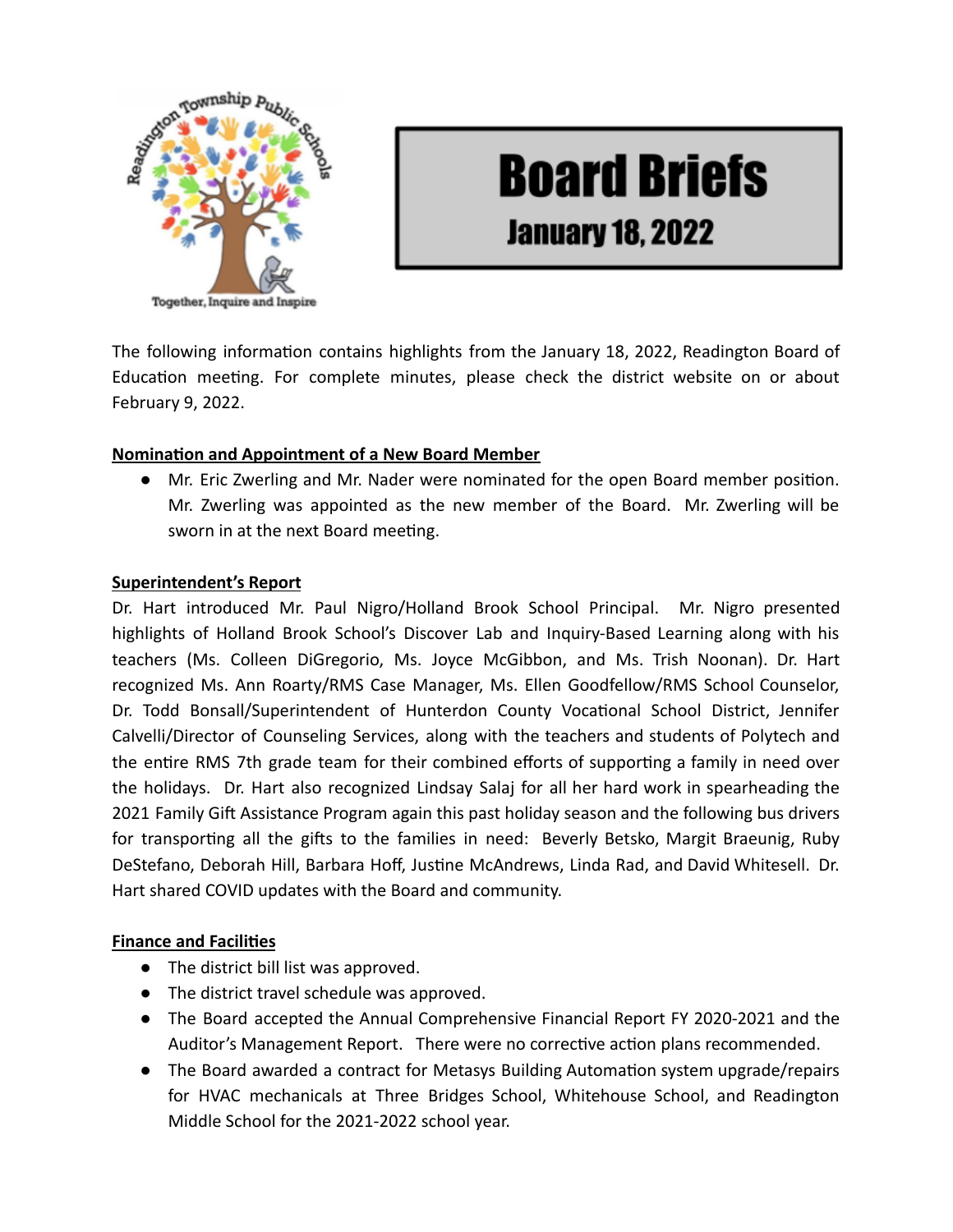## **Education/Technology**

- $\bullet$  Home Instruction was ratified and approved with services to be provided by Learnwell.
- A student teacher placement was approved at Holland Brook School for the spring semester of the 2022 school year.
- Judy LoBianco, HPE Solutions Consultant, was approved for professional development training for the PE/Health staff on the district In-Service Day scheduled for March 21, 2022.
- The following curriculum was adopted: Grade 2 Math, Grade 3 Math, Grade 3 Honors Math, Grade 4 Math, Grade 4 Honors Math, Grade 5 Math, Grade 5 Honors Math, Grade 6 Math, and Algebra 2.
- The following fundraiser was adopted for the 2021-2022 school year: Valentine Flower Sale at Readington Middle School to benefit the Nature and Garden Club.
- The following field trip for Grade 1 at Whitehouse School was approved: The Crayola Factory.
- The Special Education Extended School Year Autism, LLD, Behavioral Disabilities, Extended Day Preschool, and Life Skills classes were approved to occur Monday through Thursdays on July 11-August 11, 2022 from 9:00 a.m. to 1:00 p.m.
- The Special Education Extended School Year Literacy Program was approved to occur Monday through Thursdays on July 11-August 4, 2022 from 9:00 a.m. to 11:00 a.m.
- Two sessions of the Special Education Extended School Year Preschool Disabled Program were approved to occur Monday through Thursdays on July 11-August 4, 2022 from 9:00 a.m. to 11:00 a.m. and 11:00 a.m. to 1:00 p.m.

## **Personnel**

- Maria Gillikin was approved to teach: Home Instruction, Virtual Tutoring for Quarantined Students, VIrtual Homework Help, and In-Person Accelerate Learning.
- Daniel Kimple was approved as a chaperone for the RMS Gaming Club.
- The following appointments were rafied and approved: Thomas Duda/Maintenance Mechanic, Elizabeth Duque/Bus Driver.
- The following appointment was approved: Theresa Brown-Biondo/Cafeteria Aide-WHS.
- The following appointment was extended: Andreia Perez/Leave Replacement Teacher/Grade 2 to September 1, 2021 to on or about April 1, 2022.
- The appointment of substute teachers was approved.
- The following teachers were approved for stipends for the January 25 Parent Academy entitled Digitial Citizenship: Stephanie Singer and Tiffany Barca.
- A staff member was approved for an 'other leave' for the period of September 6-December 31, 2022.
- The following teacher was approved to facilitate the Science Fair at Whitehouse School: Lori Yukniewicz.